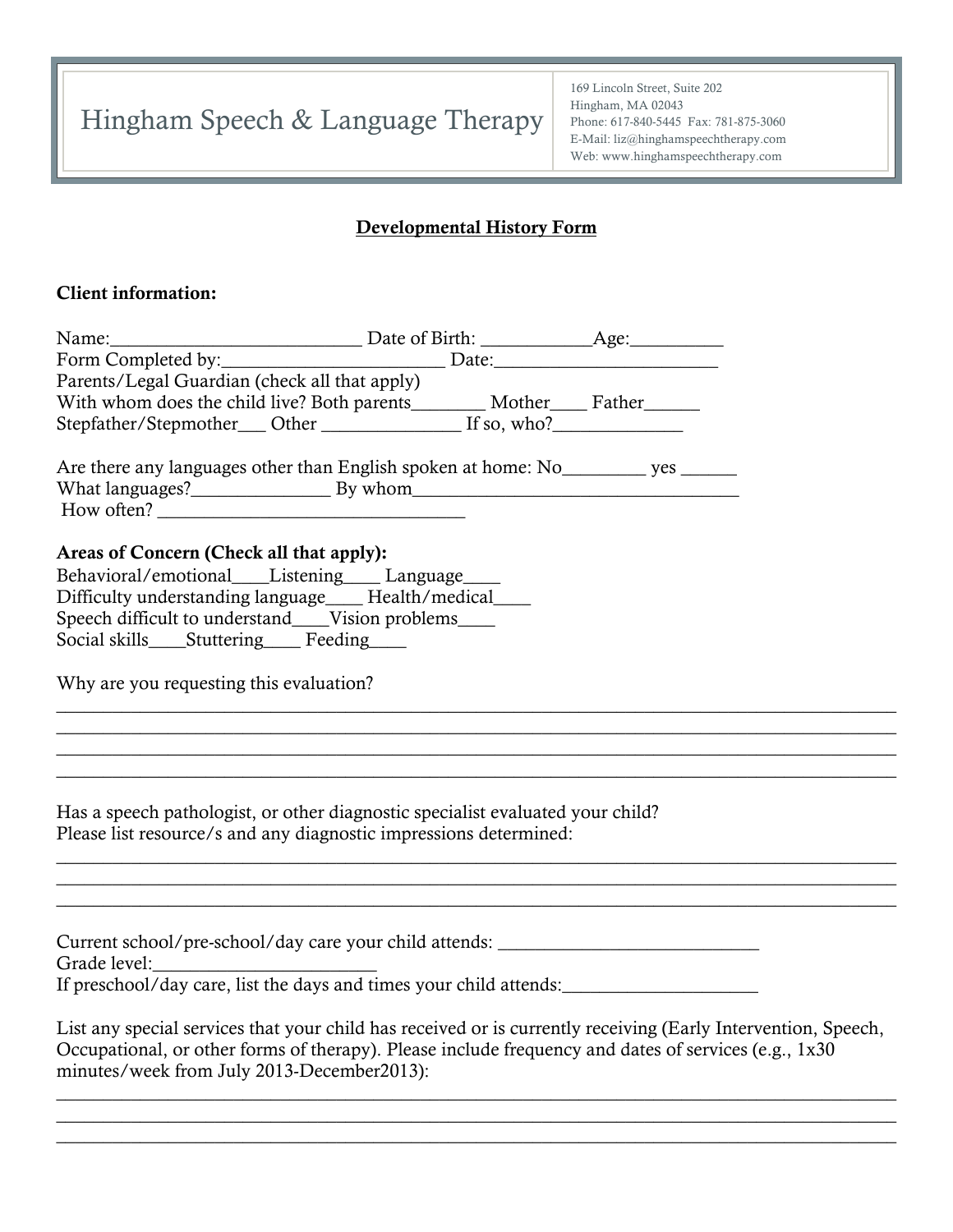Is your child on an IEP (Individual Education Program) or an IFSP (Individual Family Service Plan)?

 $\_$  , and the set of the set of the set of the set of the set of the set of the set of the set of the set of the set of the set of the set of the set of the set of the set of the set of the set of the set of the set of th  $\_$  , and the set of the set of the set of the set of the set of the set of the set of the set of the set of the set of the set of the set of the set of the set of the set of the set of the set of the set of the set of th  $\_$  , and the set of the set of the set of the set of the set of the set of the set of the set of the set of the set of the set of the set of the set of the set of the set of the set of the set of the set of the set of th

If so, when did these services begin?\_\_\_\_\_\_\_\_\_\_\_\_\_\_\_\_\_\_\_\_\_\_\_\_\_\_\_\_\_\_\_\_\_\_

What services are being provided as part of this plan:

### Developmental History:

| Motor Development: Please list appropriate ages. |         |                       |  |  |
|--------------------------------------------------|---------|-----------------------|--|--|
| Sat alone                                        | Crawled | Stood Alone           |  |  |
| Walked independently                             |         | Fed self with a spoon |  |  |

### Speech and Language Development: Please list appropriate ages.

Spoke first words\_\_\_\_\_ Used two word sentences\_\_\_\_\_

Spoke in complete sentences\_\_\_\_\_

| Does your child communicate primarily using speech?        |  |
|------------------------------------------------------------|--|
| Does your child communicate primarily using gestures?      |  |
| Is your child's speech difficult for others to understand? |  |
| Does your child have difficulty following directions?      |  |
| Does your child have difficulty answering questions?       |  |

## Medical History:

Were there any complications during pregnancy and/or birth?

List any significant past or present health problems (serious injury, high temperature or fever, allergies, asthma, frequent ear infections etc.):

 $\_$  , and the set of the set of the set of the set of the set of the set of the set of the set of the set of the set of the set of the set of the set of the set of the set of the set of the set of the set of the set of th  $\_$  , and the set of the set of the set of the set of the set of the set of the set of the set of the set of the set of the set of the set of the set of the set of the set of the set of the set of the set of the set of th

 $\_$  , and the set of the set of the set of the set of the set of the set of the set of the set of the set of the set of the set of the set of the set of the set of the set of the set of the set of the set of the set of th

 $\_$  , and the set of the set of the set of the set of the set of the set of the set of the set of the set of the set of the set of the set of the set of the set of the set of the set of the set of the set of the set of th

 $\_$  , and the set of the set of the set of the set of the set of the set of the set of the set of the set of the set of the set of the set of the set of the set of the set of the set of the set of the set of the set of th  $\_$  , and the set of the set of the set of the set of the set of the set of the set of the set of the set of the set of the set of the set of the set of the set of the set of the set of the set of the set of the set of th

List any medications taken on a regular basis:\_\_\_\_\_\_\_\_\_\_\_\_\_\_\_\_\_\_\_\_\_\_\_\_\_\_\_\_\_\_\_\_\_\_

List medical treatments (e.g. PE tubes, inhalers, ear wax removal):\_\_\_\_\_\_\_\_\_\_\_\_\_\_\_\_\_\_\_\_\_\_\_\_\_\_\_\_\_\_\_\_\_

### Audiological information:

Has your child's hearing been evaluated?\_\_\_\_\_ If yes, when?  $\blacksquare$  Name of audiologist: What were the findings?